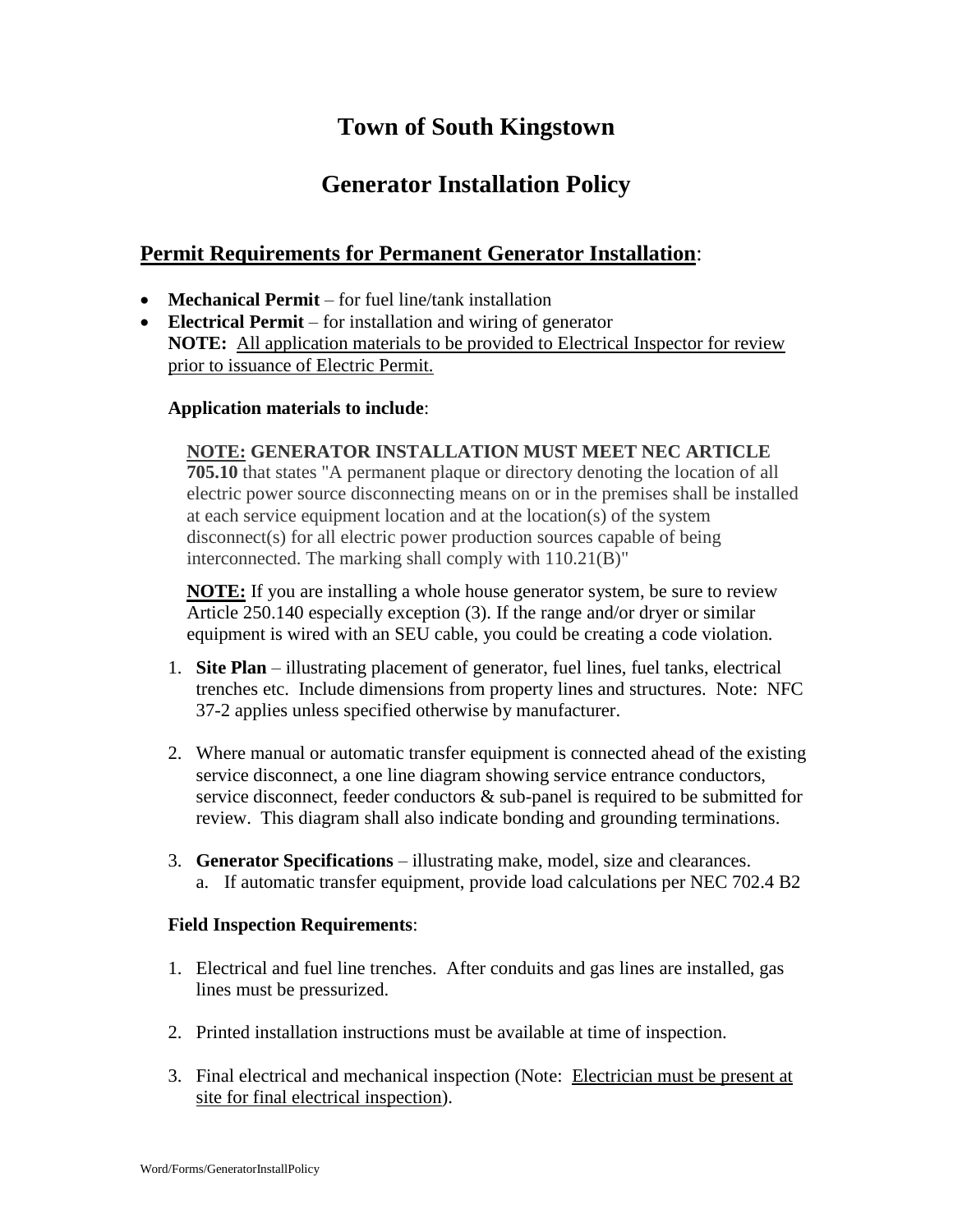## **Permit Requirements for Portable Generator Installation**:

 If the generator is a self contained unit that will not be permanently placed and only requires an electrical connection to the structure, then an electrical permit is all that is necessary.